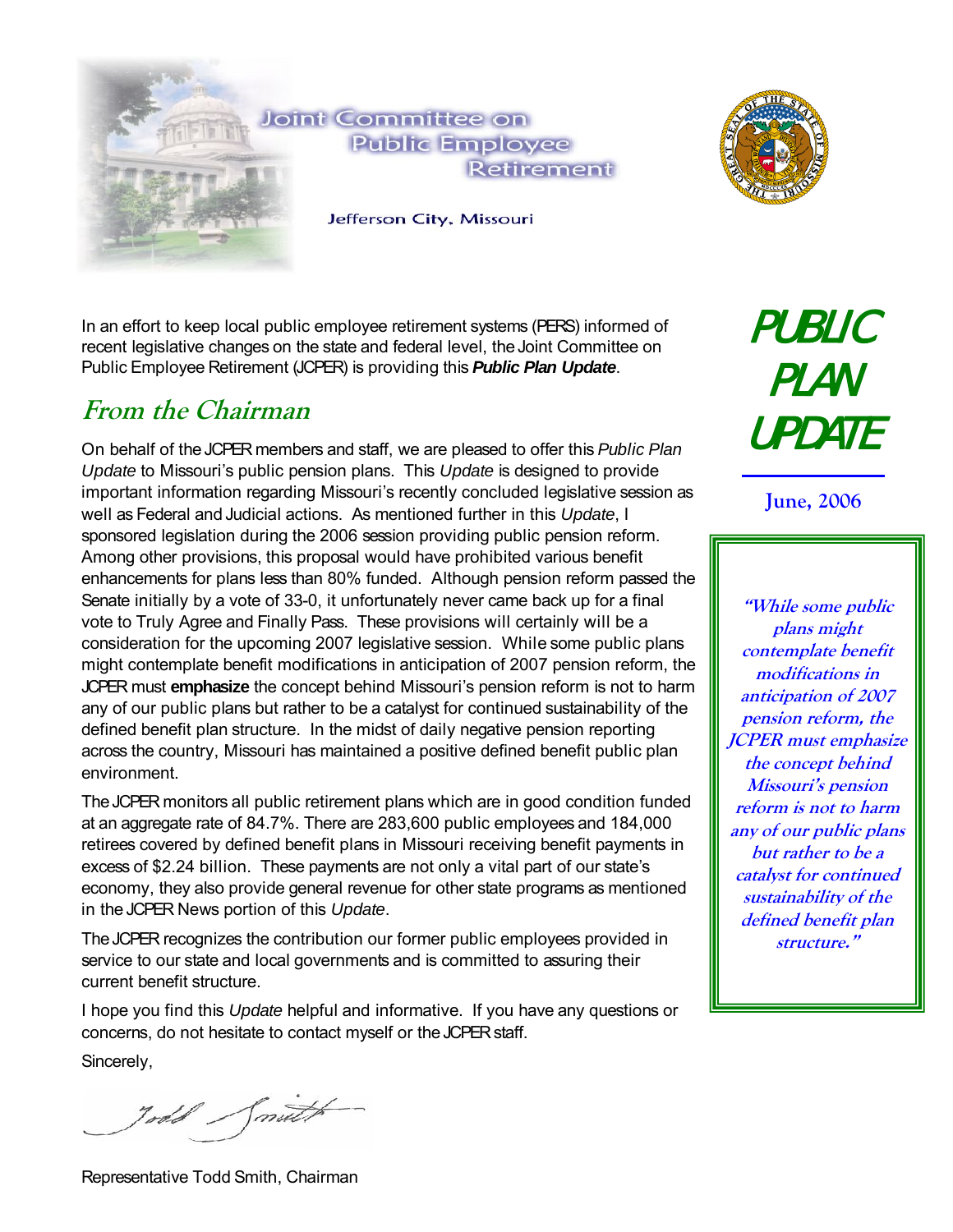# **End of Session Review**

At the conclusion of the 2006 Legislative Session of the Missouri General Assembly, 5 pension related bill were Truly Agreed To and Finally Passed. Upon signature of Governor Blunt, these bills will be enacted into law. In total, 4 pension systems will be affected by the passage of these bills.

## **HCS FOR HOUSE BILL 1138 SCS FOR SENATE BILL 830**

#### *Kansas City Police Retirement System*

▶ Allows members to receive service credit while on leave of absence for active military duty. The employee contribution for this service will be made by the System.

### **HCS FOR HOUSE BILL 1344**

#### *St. Louis Firemen's Retirement System*

►Expands the investment authority of the St. Louis Firemen's Retirement System Board of Trustees.

### **HOUSE JOINT RESOLUTION 55**

#### *Missouri State Employees' Retirement System*

▶ Proposes constitutional amendment, upon voter approval, which would:

▪Disqualify a public official from receiving a state pension if removed from office for misconduct, impeached or convicted of a felony while serving in office, and

▪Require a two-thirds majority vote of the General Assembly to disapprove pay increases for elected officials. No compensation schedule increase shall be effective until January 1, 2009.

### **SENATE BILL 871**

#### *St. Louis Police Retirement System*

► Provisions relative to conformance with the Internal Revenue Code. These provisions apply primarily to plan contributions and distributions.

There were several provisions viable for passage right up until the last few hours of the legislative session. Unfortunately, four pension bills expired on the calendars including pension reform contained in HB 1306. This ominibus legislation contained provisions from seven separate bills. Ultimately, the failure of HB 1306 was not due to the content of the provisions or time limitations, but rather to other political differences.

The JCPER monitored 11 proposals modifying taxation of pensions. None of the bills progressed beyond committee level.



**The Joint Committee on Public Employee Retirement monitored 60 pension related bills, 22 requiring actuarial cost statements which were filed appropriately.**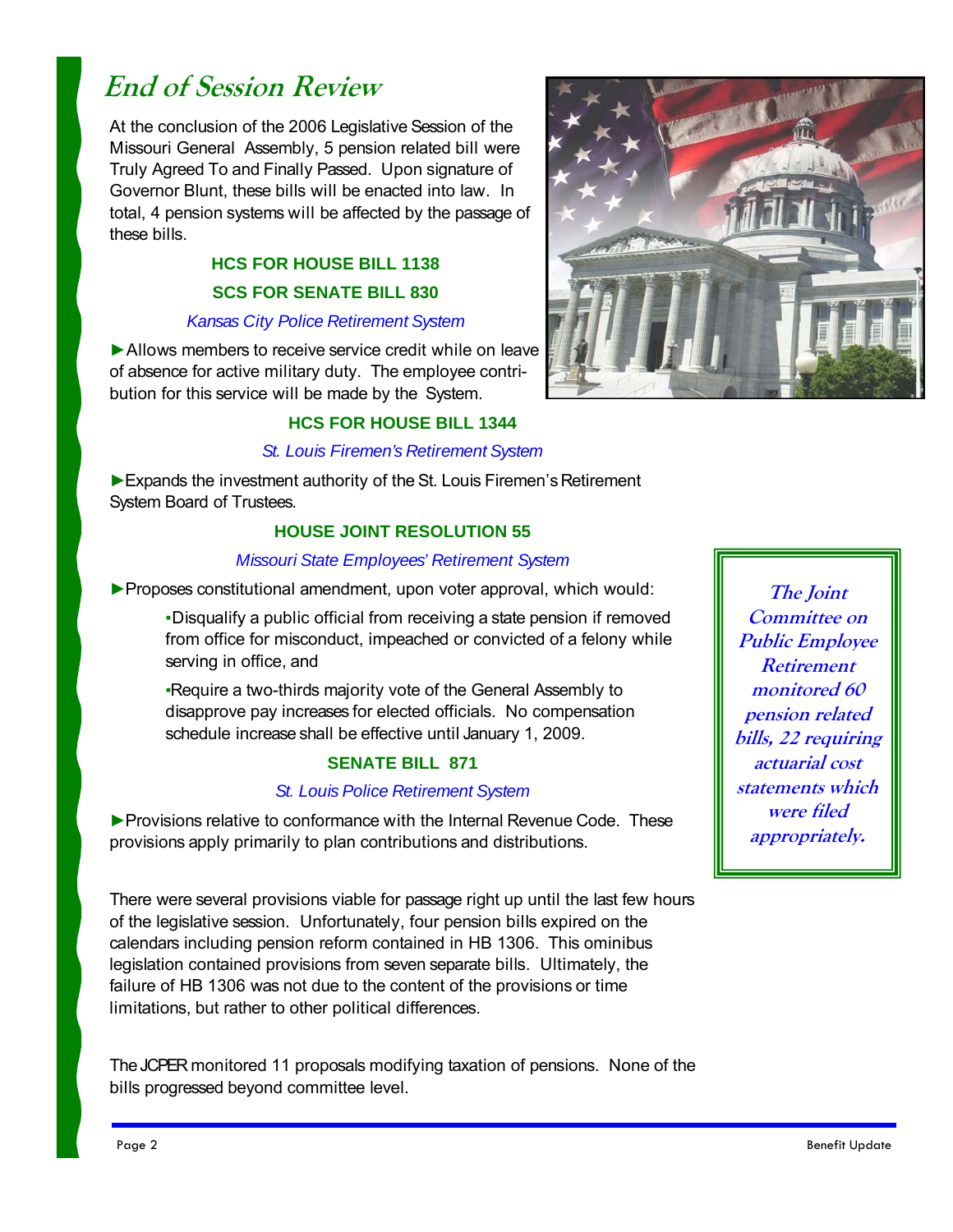## **Pension Reform Provisions Offered in 2006 Legislative Session**

Rep. Todd Smith (R-118), JCPER and House Retirement Committee Chairman proposed pension reform provisions during the 2006 legislative session. These provisions were based on private pension reform recommendations under consideration on the federal level. The intent of the state legislation was to assure the long-term sustainability of Missouri's public pension plans. Included in the proposal were:

## PLAN FUNDING

►Prohibition of new benefit enhancements including COLAs and DROPs for plans less than 80% funded

- ►Plans greater than 80% funded may adopt a benefit increase provided the funded ratio remains above 75% after adoption
- ►New benefit increases shall be amortized over 20 years
- ►Plans less than 60% funded shall have actuary prepare an accelerated contribution schedule

►Plans less than 60% funded not making 100% of the required contribution for 3 successive plan years shall have state funds withheld

►Reduces amortization period associated with unfunded accrued liabilities to a maximum of 30 years as recommended by the Governmental Accounting Standards Board (GASB)

### FIDICUARY RESPONSIBILITY AND EDUCATION

- ►Prohibits board members from receiving gains or profit from any fund or plan transaction
- ►Prohibits board members from accepting political contributions or compensation to influence action with respect to plan investments
- ►Retirement benefits forfeited upon conviction of a plan-related felony after 08/28/06
- ► Requires plan to implement an education program for new board members, including fiduciary responsibility and sunshine law requirements

► Requires board members having served 1 or more years to attend at least 2 continuing education programs annually

### FIRE PROTECTION DISTRICT RETIREMENT PLANS

► Effective 01/01/07, fire protection districts are prohibited from establishing new defined benefit pension plans for volunteer members or district board of directors. Defined contribution plans are permissible. A plan formed from consolidation of districts existing prior to 01/01/06 is excluded from provisions.

Although the reform bill passed the Senate initially by a vote of 33-0, it unfortunately never came back up for a final vote to Truly Agree and Finally Pass. It is anticipated these provisions will be filed again in 2007.

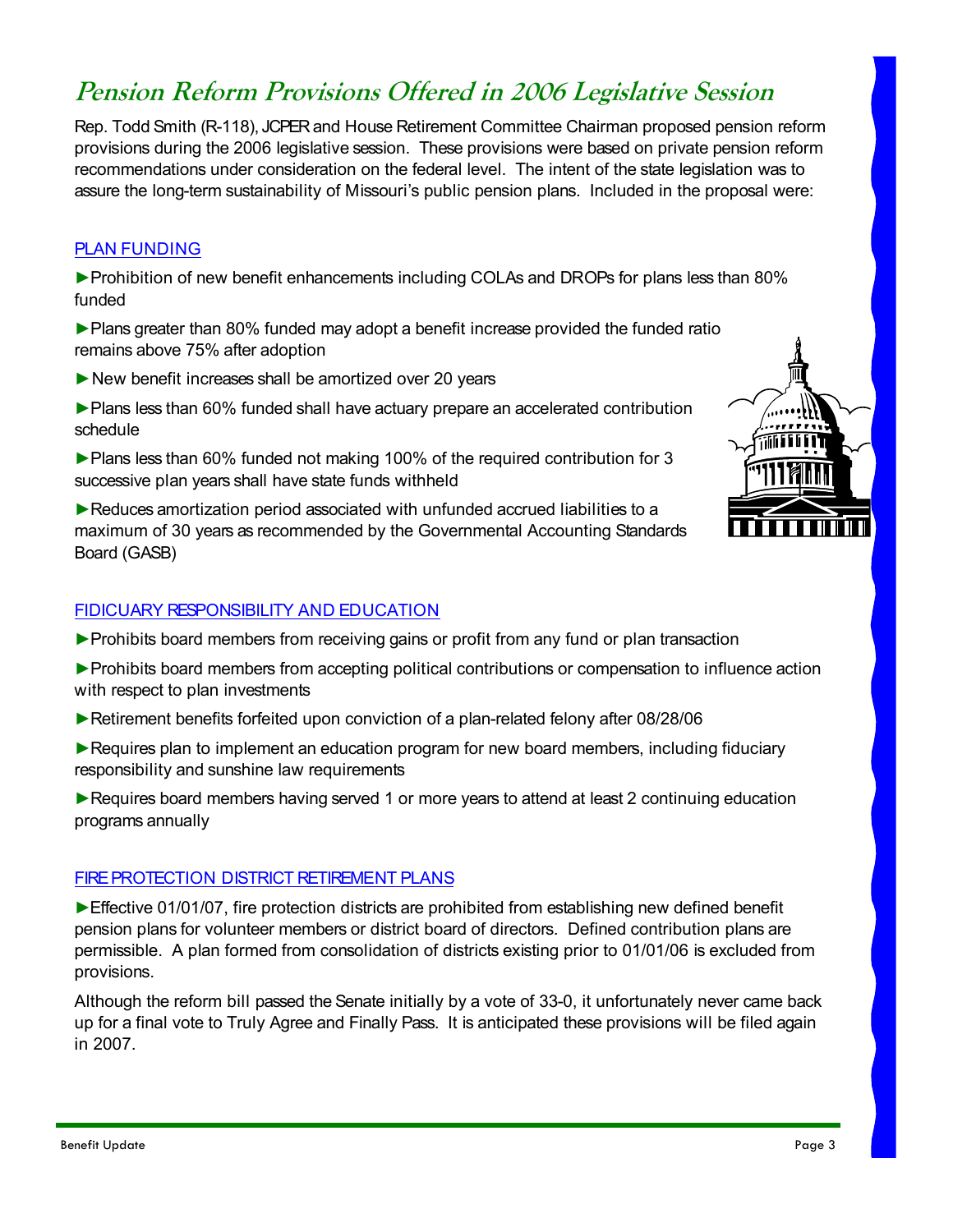# **Federal Legislative Highlights**

## *PENSION REFORM*

The 109th Congress is currently conferencing over the two versions of private pension reform passed by the House and Senate. The House version (HR 2830) and Senate version (S 1783) contain innovative approaches to addressing private pension plan funding issues and PBGC funding and protection. While it is still uncertain which provisions will ultimately be included in the conference version, the following provisions were included in the House version:

- ►Prohibits benefit increases and lump sum payments for plans less than 80% funded
- ►**Yellow Zone** Plans 65% to 80% funded, **Red Zone** Plans less than 65% funded and **Freezing Plans** - Plans less than 60% funded
- ▶ Any benefit change must be amortized over a 15 year period
- ►Plans less than 80% funded must improve status by 1/3 within 10 years
- ►Prohibits benefit increases if change results in a funded ratio below 65%
- ► Benefit accruals frozen if funded ratio less than 60%
- ▶Requires annual notification to members of plan's funded status
- ▶ Phases in employer premium increase to the PBGC

▶ Provides a modified "yield curve" permanent interest rate to accurately measure current pension liabilities

►Allows retired public safety officers to make tax-free distributions (up to \$5,000 annually) from governmental pension plans to purchase health or long term care insurance

## *TAXATION*

On May 17, 2006, President Bush signed into law the "Tax Increase Prevention and Reconciliation Act of 2005" (HR 4297). Contained in this tax package is a provision added in conference requiring federal, state and local governments to withhold 3% on payments for goods and services provided. This withholding would not be effective until 2011. The estimated effect by the Congressional Budget Office (CBO) of this provision is over \$6 billion in revenue in FY 2011. The provision exempts entities with less than \$100 million in annual expenditures for property and services. There are still several ambiguous areas relative to whether or not state and local retirement systems would be a separate entity or an instrumentality of the state under this provision. The JCPER will continue to monitor this provision and will provide updates on our website at www.jcper.org .

> **"***The best time to start thinking about retirement is before your boss does***." - Unknown**

*Senate and House conferees are working toward a compromise on pension reform to be finalized prior to the July 4th break*.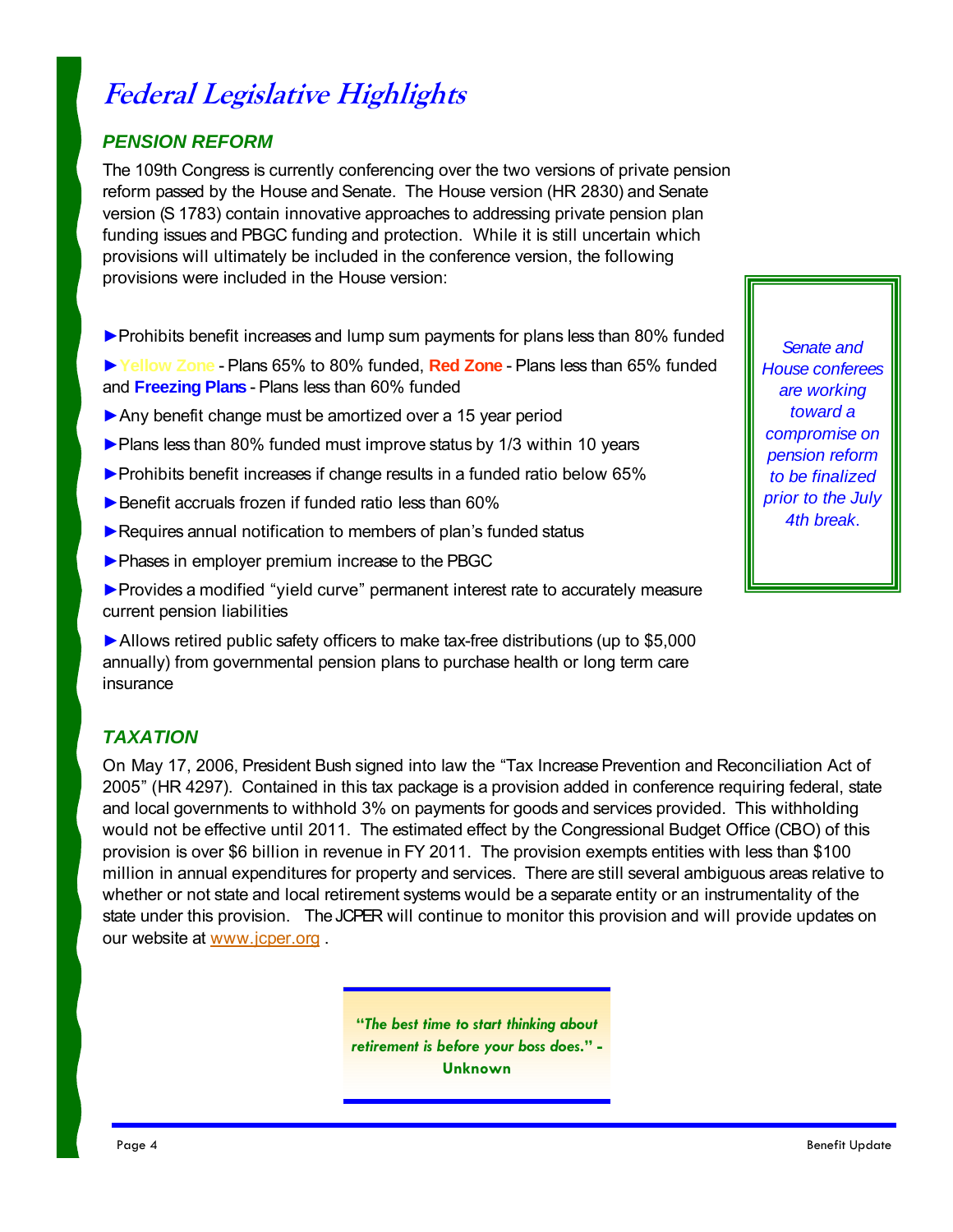# **Recent Court Decisions**

As conveyed in the 2006 JCPER Annual Report, the St. Louis County Circuit Court in 2005 issued a judgment and order citing violation of JCPER governing statutes relative to compliance with state statute in filing actuarial cost statements for benefit modifications. The affected plan was ordered to maintain current retirement and disability provisions without modification until further action.

Since that report, the original injunction was lifted. Once new benefit modifications were proposed to the plan, a request for preliminary injunction was again filed with the court. On May 25, 2006, a preliminary injunction was ordered prohibiting the plan board from implementing the proposed modifications and required the return of trust fund assets that had been transferred into the general revenue fund. Permanent injunctive relief is expected this fall.



*The JCPER continues to emphasize the importance of public disclosure and adherence to state statute regarding plan modifications and filing of cost statements with the JCPER and the general public at least 45 days prior to* 

# **JCPER News**

The Joint Committee on Public Employee Retirement (JCPER) staff is currently reviewing the annual surveys returned by the public employee retirement systems (PERS). We appreciate the cooperation and prompt response to our request.

### ON-LINE REPORTING

The JCPER has implemented a pilot on-line reporting program in 2006. The largest 15 public plans were forwarded a username and password which enabled them to access reporting capabilities via the JCPER website. We will gradually incorporate additional plans into the new system each year. This program is designed to lessen time commitments involved in the reporting process and improve the overall efficiency of the process. We welcome any feedback regarding use of this new program.

*In February 2006, the JCPER surveyed Missouri's largest 20 public plans regarding state tax withholding from pension benefits.* 

*Results indicate \$53.8 million was withheld in 2005 from pension benefits and provided to the state as a source of general revenue.*